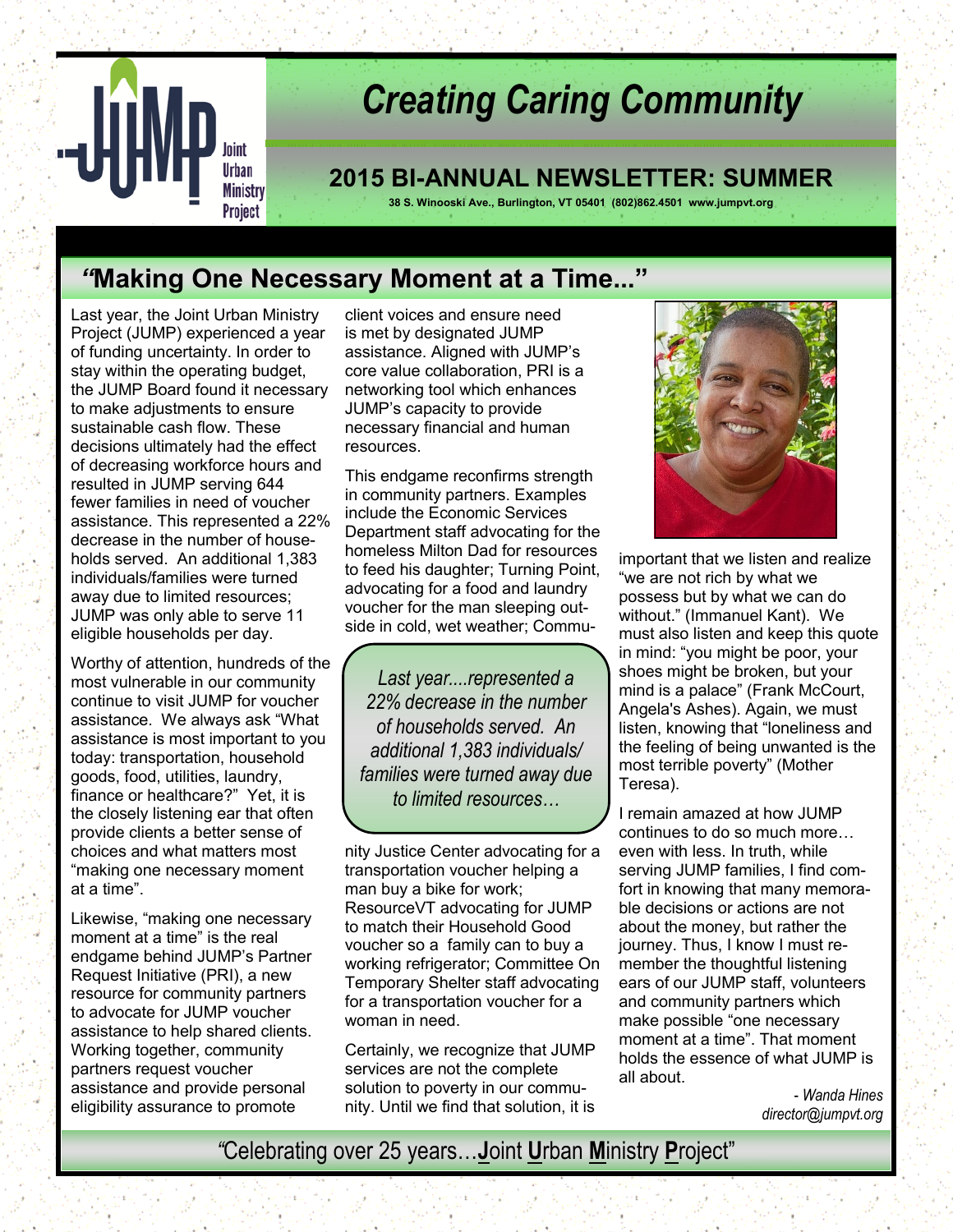# **A Message from the JUMP Board President: Beth Dreibelbis**

**JUMP CONTINUES...** JUMP has been busy in the last few months. We continue to serve our neighbors. We continue to reach out into the community making partnerships with others working to fill needs in the community. We continue to grow by reaching out to old and new faith communities. businesses, and new friends.

Just as the needs continue, JUMP continues!

Want to join our JUMP team? We have an amazing, dedicated group of volunteers who come to the drop-in center everyday to serve. We have a hardworking group of committee members making sure everything runs

business and heart of JUMP making decisions based on real business sense as well as compassion. We have a great team. All of us give our time, energy, and money to JUMP because we know how important the work is to so many. We hope you will join us.

Our challenge is to grow as quickly as the needs grow – but we can't do this important work alone. We are looking for additional volunteers, committee members, board members, and greater numbers of JUMP supporters. Can you help as a volunteer coming to

smoothly. We have a focused group in our center to greet people, to offer cofour board of directors who oversee the fee, and to help them with their needs?

> Or perhaps you could be a committee worker helping with Operations (the daily center), Communication, Finance, Board Development, Fundraising, Special Events, and others. Help us do much needed work, providing important support to people

who need us to step up and help. I hope you will step up and join us…you will be so glad you did.

*"See you at JUMP!"*



Beth Dreibelbis

# **Under the Spotlight: Winooski United Methodist Church by Linda Gross**

Winooski United Methodist Church (WUMC), one of the new sponsoring faith communities supporting JUMP, has a rich tradition of caring for community members. Located at 24 West Allen Street, they are uniquely placed to respond to many who are in need.

The WUMC has the only Food Shelf called "the Little Green Pantry" in the Winooski area. It is kept sufficiently stocked by donations from their parishioners, local community members, businesses as well generous healthy food donations from a wonderful man, Dick Manchester, who picks up food at surrounding Hannaford Supermarkets.



Next, early morning on the second and fourth Saturday of the month, volunteers arrive to sort and stock the food that has been gathered in the last two weeks. Then from 9:30 AM to noon, doors are opened wide. Coffee and baked goods are shared; conversation is rich with stories.

Anyone in need is welcome to take a bagful of groceries home. Pastor Bonnie Hoovermann

Winooski United is small enough to have a family atmosphere and they have come up with a unique way to celebrate milestones in parishioner's lives. On the first Sunday of every month there is a potluck lunch and a birthday cake celebration for those who are celebrating a birthday that month. Pastor Bonnie Hoovermann has been the spiritual leader of Winooski United Methodist Church, since 2008 and can't believe it is going on 7 years.

# **SPRING CAMPAIGN RESULTS: JUMP falls short by \$7000**

to raise **\$30,000** goal during largest annual fundraising event.

#### *WHAT YOU CAN DO?*

*Provide financial donations for JUMP services –your support is needed and appreciated! Online giving is possible, learn more at: [www.jumpvt.org](http://www.jumpvt.org)*



# **WHO WE HELP**

We welcome you at JUMP no matter who you are or what your life story has been. **Many of our clients are:**

- Very low income  $\bullet$
- Homeless or nearly homeless
	- Living with physical and/ or mental disability
- Unemployed or underemployed ◆ Formerly incarcerated
- In recovery from substance abuse

Service decisions at JUMP are made without regard to race, color, ancestry, religion, sex, gender identity or expression, age, marital or domestic or civil union status, national origin, sexual orientation, place of birth, citizenship, mental or physical ability.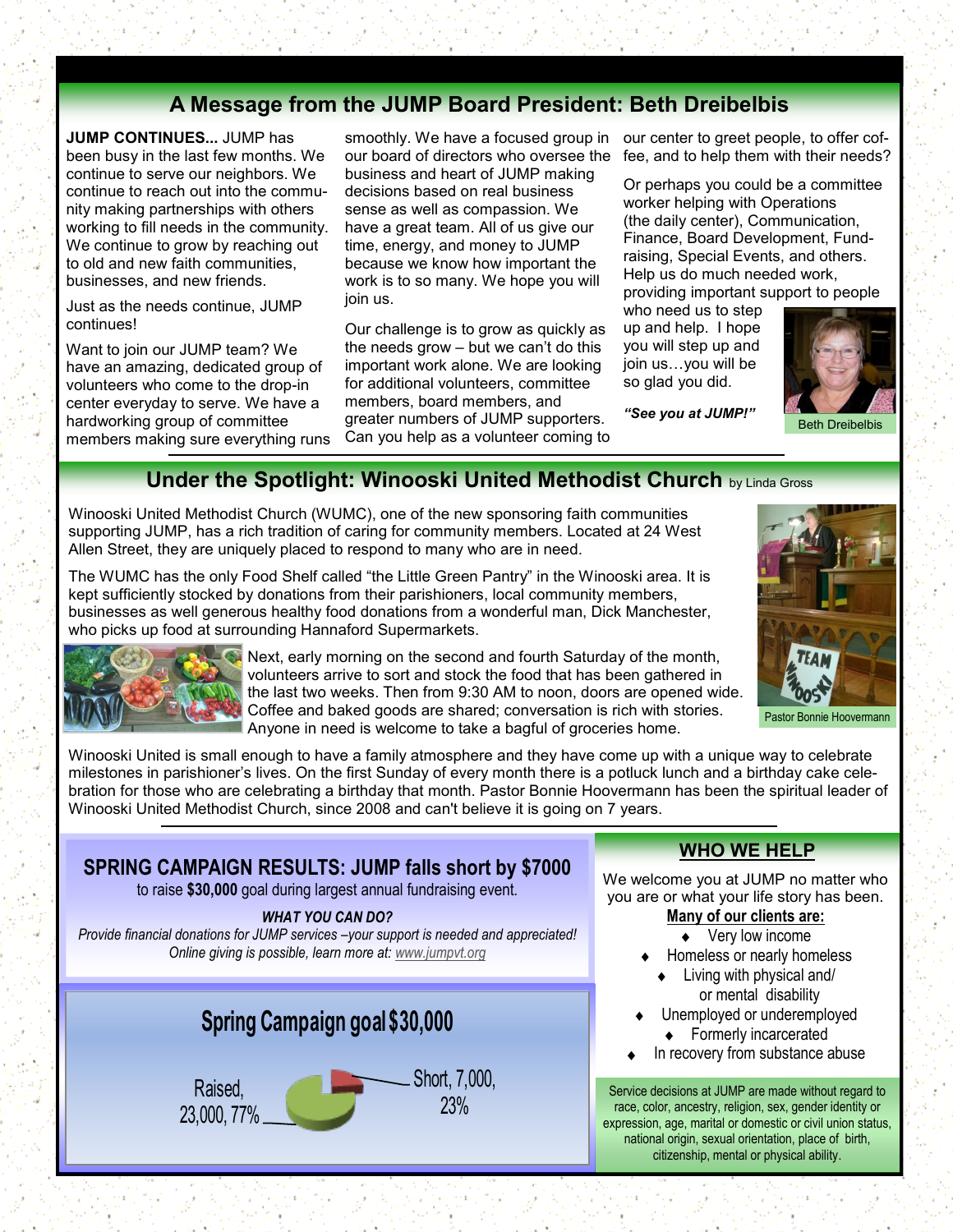# **Riverside Beverage & Deli; A Welcoming Environment** by Wanda Hines

As you can imagine, our most vulnerable neighbors express much gratitude when they receive their Riverside Beverage & Deli (RBD) gas vouchers. Not surprising, in 2014, RBD vouchers were the most requested of any other transportation voucher; 1,130 were requested with a value of \$26,940. Second, most requested transportation vouchers were 437 CCTA bus passes, valued at \$5,326.

For nearly 20 years, Riverside Beverage has served as a valuable community resource for affordable gas. During this time around 15,000 clients have requested Riverside Beverage gas voucher assistance totaling over \$350,000.

These vouchers are especially helpful when one considers the discrepancy between where clients live and where the jobs and other services offered to them are located. Without gas to get to an interview, a doctor's appointment, school or the grocery store, life can be exceedingly challenging. RBD Owner and Operation Manager Dan Chevalier shared "not only, do we offer affordable gas and shorter lines, we offer a welcoming environment." *Thank you, Riverside Beverage!*



### **SUCCESSFUL...Silent Auction to benefit JUMP & VIA** by Wanda Hines



*Photo Courtesy: Rose Bacon* 

Celebrating 10 years, the Silent Auction, a wonderful event to help the Joint Urban Ministry Project (JUMP) and Vermont Interfaith Action (VIA) was presented May 1st by the Cathedral Church of St. Paul's and Christ Church Presbyterian. Raising over \$10,000, there were many supporters present and ready to bid on donated items for the silent auction.

141 tickets were sold to bid and buy from the a variety of 233 items, ranging from Limoges/Haviland hand-painted china, Catamount Cleaning Company services, and a hand-crafted porch swing. Restaurants, theaters and inns generously donated meals, tickets and overnight stays as bid items.

A lot of hard work went into the event, and the excellent attendance was a genuine testament to these efforts. On behalf of JUMP, thank you Cathedral Church of St. Paul's, Christ Church Presbyterian, auction committee and staff. A special note of gratitude is due Ernie Hathaway as auction committee chairman for his excellent organizational skills

#### **Thanks for the Memories, a fond farewell**

**Shirley Ziemer** began volunteering at JUMP 14 years ago after seeing a request in the St. James Episcopal church bulletin. She volunteered twice a month and served on the Operations Committee for several years. She sums up her time at JUMP as "very rewarding and sometimes heartbreaking when interacting with clients". She leaves a host of JUMP friends who miss her very much.





**Brenda Black** has been an important face at JUMP since 2008. Over the years, she served as a walk-in center volunteer, volunteer team leader, Chair of Operations, substitute staff person and Board member. Brenda particularly loved one-on-one time spent with clients; she was a model for creating an environment

of respect and dignity for every client. Brenda and her family are leaving the area to return to their western roots.

#### *VALUED VOLUNTEER HOURS*

*IN 2014, 84 Volunteers contributed 2602 hours to support JUMP's mission "to promote the physical, emotional, and spiritual well-being of people by providing spiritual care, direct assistance to meet basic needs, and advocacy." If you are interested Volunteers are needed to assist with special events, to coordinate food and toiletry drives, and for committee and direct service work in JUMP's Drop-In Center.* 

#### *IN-KIND DONATIONS: "Imagine Going Without..."*

*IN 2014 supporters from more than 26 area faith communities, individuals, community organizations, and businesses donated 16801 needed items valued at \$37,127.*

*74% were for supplies such as; essential toiletries and household items. Most important at times are PERSONAL HYGIENE items. Imagine going without them. Good hygiene helps our most vulnerable community members stay healthy and maintain dignity.*

#### **In Like a Lion: Three new Members-at-Large**

**Margaret Burgess**...with a background in management, administration, budgetary operations, marketing, public relations and staff supervision, brings a wealth of skills to her role as Member-at-Large on the JUMP Board.



Affiliation/activies; correctional institutes in NY & VT, Staten Island Children's Council, Civil Service Employees Association, Local Union VP, over 25 years a professional singer, and foster parent. She serves as the youth mentoring coordinator at the IMANI Health Center. Margaret is a member of Alpha Baptist Church.

**Keith Pillsbury**, a member of the Cathedral of St. Paul's, has strong memories of growing up through hard times on a farm in Shelburne. The generosity of others was an inspiration to Keith as he began working as a direct service volunteer with JUMP three years ago.



Now that he has retired from teaching, Keith has also found time to expand his role at JUMP on the Board and we are grateful to have him!



**Ron Pynn,** after moving to Burlington 10 years ago**,** he began volunteering at JUMP and has never looked back. Ron has served as the Chair of Finance, on the Board, as a substitute director and has now begun his second tour of Board duty! He states "in all these activities I have

found immense satisfaction and completely enjoyed my interactions with JUMP's clients. "We fulfill such an important mission and I am pleased to be but a small part of such a group of dedicated men and women!"